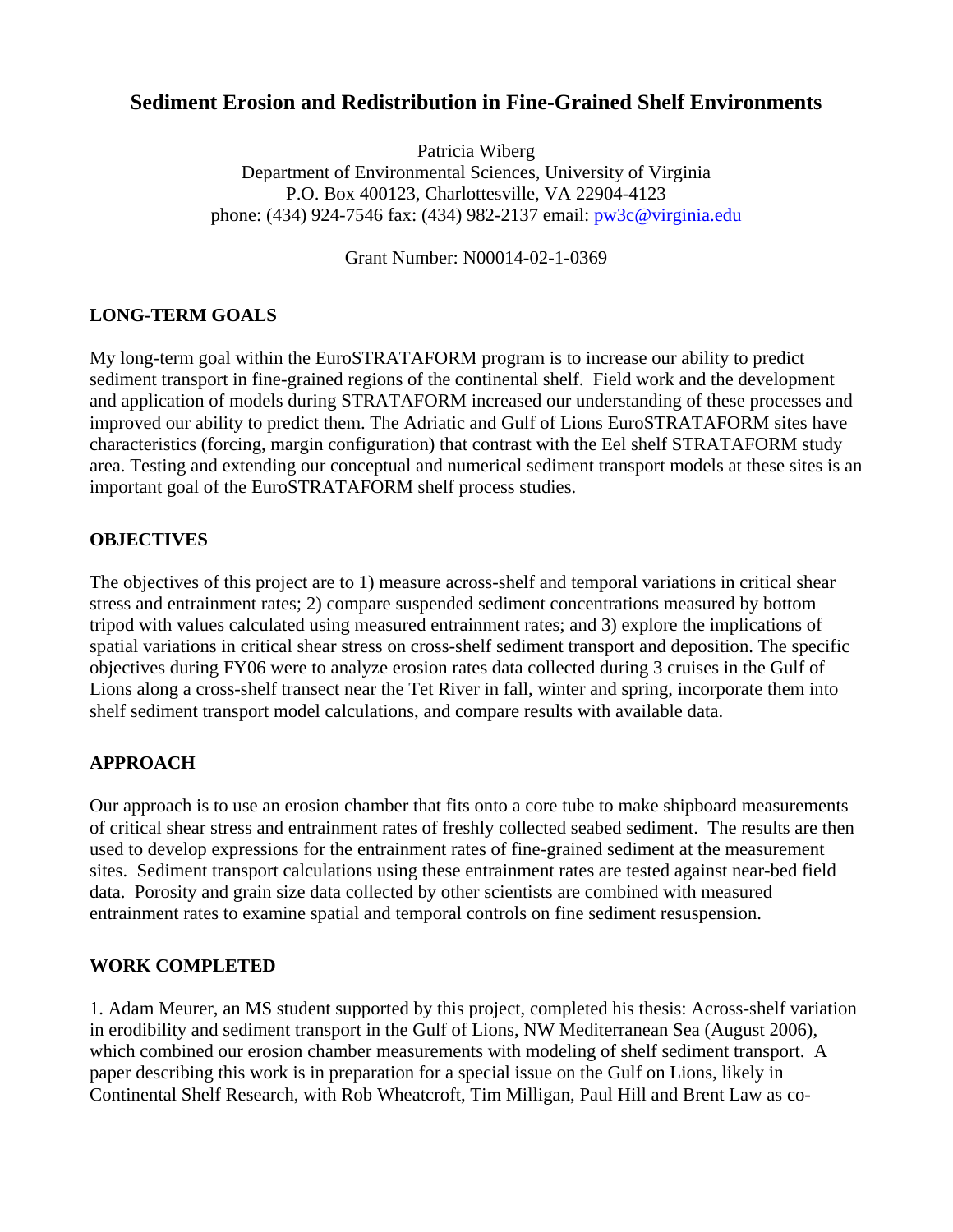| <b>Report Documentation Page</b>                                                                                                                                                                                                                                                                                                                                                                                                                                                                                                                                                                                                                                                                                                                                                                                                                                   |                             |                              |                                                   |                                                     | Form Approved<br>OMB No. 0704-0188                 |  |
|--------------------------------------------------------------------------------------------------------------------------------------------------------------------------------------------------------------------------------------------------------------------------------------------------------------------------------------------------------------------------------------------------------------------------------------------------------------------------------------------------------------------------------------------------------------------------------------------------------------------------------------------------------------------------------------------------------------------------------------------------------------------------------------------------------------------------------------------------------------------|-----------------------------|------------------------------|---------------------------------------------------|-----------------------------------------------------|----------------------------------------------------|--|
| Public reporting burden for the collection of information is estimated to average 1 hour per response, including the time for reviewing instructions, searching existing data sources, gathering and<br>maintaining the data needed, and completing and reviewing the collection of information. Send comments regarding this burden estimate or any other aspect of this collection of information,<br>including suggestions for reducing this burden, to Washington Headquarters Services, Directorate for Information Operations and Reports, 1215 Jefferson Davis Highway, Suite 1204, Arlington<br>VA 22202-4302. Respondents should be aware that notwithstanding any other provision of law, no person shall be subject to a penalty for failing to comply with a collection of information if it<br>does not display a currently valid OMB control number. |                             |                              |                                                   |                                                     |                                                    |  |
| <b>1. REPORT DATE</b><br>2006                                                                                                                                                                                                                                                                                                                                                                                                                                                                                                                                                                                                                                                                                                                                                                                                                                      | 2. REPORT TYPE              |                              |                                                   | <b>3. DATES COVERED</b><br>00-00-2006 to 00-00-2006 |                                                    |  |
| <b>4. TITLE AND SUBTITLE</b>                                                                                                                                                                                                                                                                                                                                                                                                                                                                                                                                                                                                                                                                                                                                                                                                                                       |                             |                              |                                                   |                                                     | 5a. CONTRACT NUMBER                                |  |
| <b>Sediment Erosion and Redistribution in Fine-Grained Shelf</b>                                                                                                                                                                                                                                                                                                                                                                                                                                                                                                                                                                                                                                                                                                                                                                                                   |                             |                              |                                                   |                                                     | <b>5b. GRANT NUMBER</b>                            |  |
| <b>Environments</b>                                                                                                                                                                                                                                                                                                                                                                                                                                                                                                                                                                                                                                                                                                                                                                                                                                                |                             |                              |                                                   | 5c. PROGRAM ELEMENT NUMBER                          |                                                    |  |
| 6. AUTHOR(S)                                                                                                                                                                                                                                                                                                                                                                                                                                                                                                                                                                                                                                                                                                                                                                                                                                                       |                             |                              |                                                   | 5d. PROJECT NUMBER                                  |                                                    |  |
|                                                                                                                                                                                                                                                                                                                                                                                                                                                                                                                                                                                                                                                                                                                                                                                                                                                                    |                             |                              |                                                   | <b>5e. TASK NUMBER</b>                              |                                                    |  |
|                                                                                                                                                                                                                                                                                                                                                                                                                                                                                                                                                                                                                                                                                                                                                                                                                                                                    |                             |                              |                                                   |                                                     | <b>5f. WORK UNIT NUMBER</b>                        |  |
| 7. PERFORMING ORGANIZATION NAME(S) AND ADDRESS(ES)<br>University of Virginia, Department of Environmental Sciences, P.O. Box<br>400123, Charlottesville, VA, 22904-4123                                                                                                                                                                                                                                                                                                                                                                                                                                                                                                                                                                                                                                                                                            |                             |                              |                                                   |                                                     | 8. PERFORMING ORGANIZATION<br><b>REPORT NUMBER</b> |  |
| 9. SPONSORING/MONITORING AGENCY NAME(S) AND ADDRESS(ES)                                                                                                                                                                                                                                                                                                                                                                                                                                                                                                                                                                                                                                                                                                                                                                                                            |                             |                              |                                                   |                                                     | 10. SPONSOR/MONITOR'S ACRONYM(S)                   |  |
|                                                                                                                                                                                                                                                                                                                                                                                                                                                                                                                                                                                                                                                                                                                                                                                                                                                                    |                             |                              |                                                   |                                                     | 11. SPONSOR/MONITOR'S REPORT<br>NUMBER(S)          |  |
| 12. DISTRIBUTION/AVAILABILITY STATEMENT<br>Approved for public release; distribution unlimited                                                                                                                                                                                                                                                                                                                                                                                                                                                                                                                                                                                                                                                                                                                                                                     |                             |                              |                                                   |                                                     |                                                    |  |
| <b>13. SUPPLEMENTARY NOTES</b>                                                                                                                                                                                                                                                                                                                                                                                                                                                                                                                                                                                                                                                                                                                                                                                                                                     |                             |                              |                                                   |                                                     |                                                    |  |
| 14. ABSTRACT                                                                                                                                                                                                                                                                                                                                                                                                                                                                                                                                                                                                                                                                                                                                                                                                                                                       |                             |                              |                                                   |                                                     |                                                    |  |
| <b>15. SUBJECT TERMS</b>                                                                                                                                                                                                                                                                                                                                                                                                                                                                                                                                                                                                                                                                                                                                                                                                                                           |                             |                              |                                                   |                                                     |                                                    |  |
| 16. SECURITY CLASSIFICATION OF:                                                                                                                                                                                                                                                                                                                                                                                                                                                                                                                                                                                                                                                                                                                                                                                                                                    | 17. LIMITATION OF           | 18. NUMBER                   | 19a. NAME OF                                      |                                                     |                                                    |  |
| a. REPORT<br>unclassified                                                                                                                                                                                                                                                                                                                                                                                                                                                                                                                                                                                                                                                                                                                                                                                                                                          | b. ABSTRACT<br>unclassified | c. THIS PAGE<br>unclassified | <b>ABSTRACT</b><br>Same as<br><b>Report (SAR)</b> | OF PAGES<br>5                                       | <b>RESPONSIBLE PERSON</b>                          |  |

| Standard Form 298 (Rev. 8-98) |                               |
|-------------------------------|-------------------------------|
|                               | Prescribed by ANSI Std Z39-18 |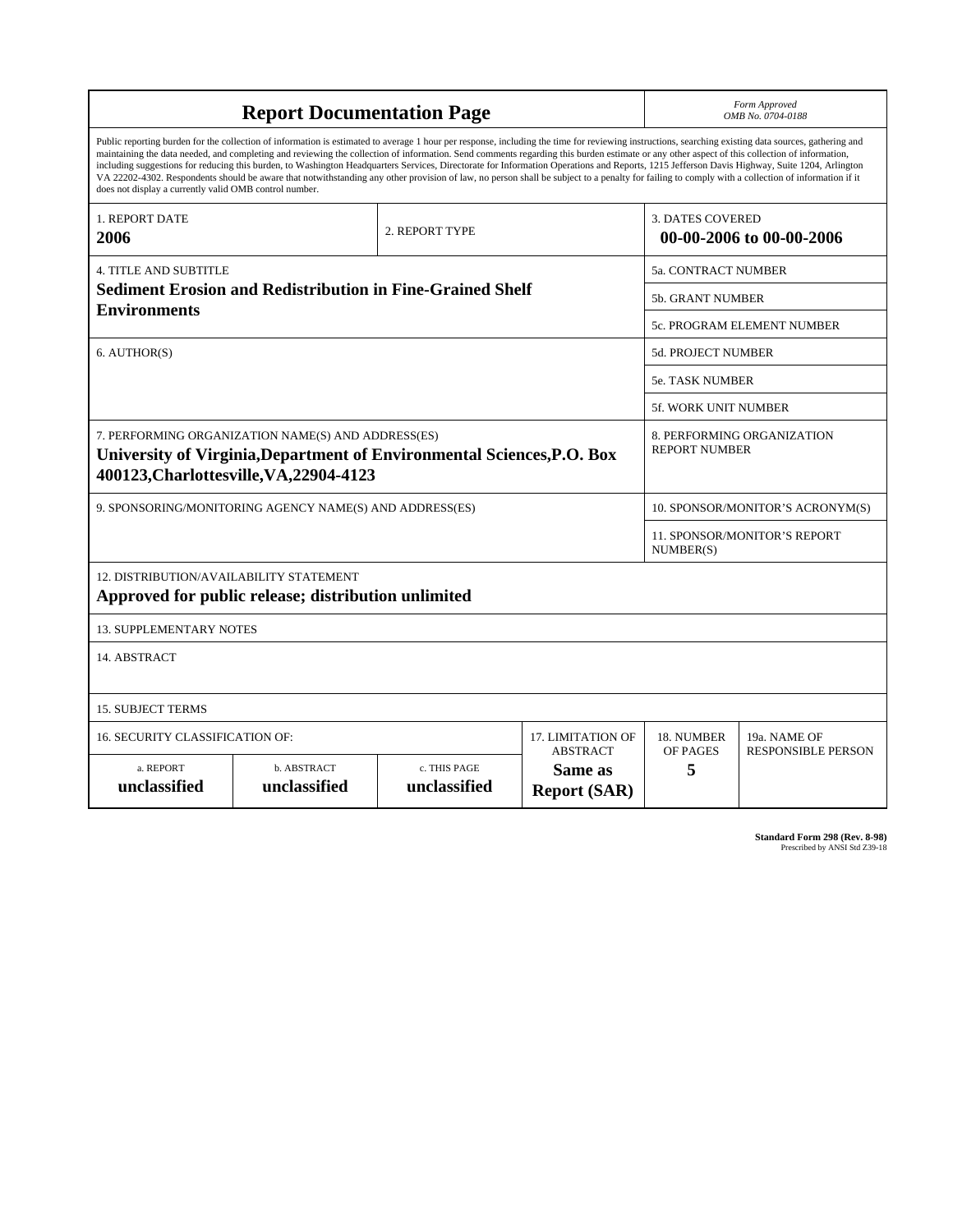authors. We have also been collaborating with Xavier Durrieu de Madron and Jorge Guillen at the Univeristy of Perpignan.

2. I hosted the final EuroSTRATAFORM workshop at the University of Virginia in April 2006. It was attented by about 40 people, including colleagues from Italy and Spain. Summary powerpoint presentations of key EuroSTRATAFORM results were prepared for ONR. I have also volunteered, along with Pere Puig and Xavier Durrieu de Madron to co-edit a special volume on EuroSTRATAFORM, EuroDelta and Promess research in the Gulf of Lions .

3. I served as a co-editor of the STRATAFORM master volume and co-author of 3 chapters, including co-lead author with Rob Wheatcroft on post-depositional alteration and preservation of strata.

## **RESULTS**

### *Data Analysis*

Sediment erodibility, porosity, grain size distributions, sediment organic content, and local wave and current data were collected offshore of the Tet River mouth located in the Gulf of Lions as part of the EuroSTRATAFORM field program. Data collection occurred during three research cruises conducted in October 2004, February 2005, and April 2005 over an across-shelf oriented transect comprising sites ranging from 20-74m in depth. Data obtained from erosion tests show that sediment erodibility varied both spatially and temporally. In general, sediment at the deeper sampling sites (h>45m) was more erodible at the lower shear stresses ( $\tau_b$ <0.24Pa) compared to the shallower sites, and more sediment was removed from the shallow sediments at higher stresses (Fig. 1). The exception to this generalization is site T56 in October. However, only one replicate was retrieved at this site during the October cruise due to equipment problems, and therefore this sample may not be representative. Fig. 1 also shows that generally more mass was removed during the February tests than in October or April, especially at the shallow sites. No seasonal pattern is discernable for the deeper sites.

The erosional behavior observed during erosion tests varied along the transect. Tests conducted at shallow and deep sites show an initial increase in suspended sediment concentrations (SSC) at the start of a new stress step. What differs between the shallow and deep sites (i.e. T28 and T56) are the magnitudes of those increases, as well as the erosion behavior following those jumps in SSC. Site T28 did not experience significant erosion until a stress step of 0.32Pa was reached (Fig. 2), and then gradually declined as the stress step progressed. Jumps in SSC occured at lower stresses for T56, but the magnitudes are lower, and concentrations declined rapidly, resulting in a lower overall cumulative mass eroded. The subsequent decline in SSC is of particular interest because this behavior allows for the site to be classified with a particular erosion behavior. The rapid drop in SSC at T56 is indicative of depth-limited erosion characteristic of cohesive sediment, while a more gradual and sometimes nonexistent decline observed at T28 suggests a mixture of non-cohesive and depth-limited behavior with a relatively slow increase in critical shear stress with depth.

No distinct spatial pattern in organic matter was apparent. Although sites along the transect varied in the amount of organic material present, those differences were not consistent during a particular sampling period. A distinct temporal pattern was observed at all stations, however, that showed increasing organic material from February, April, to October.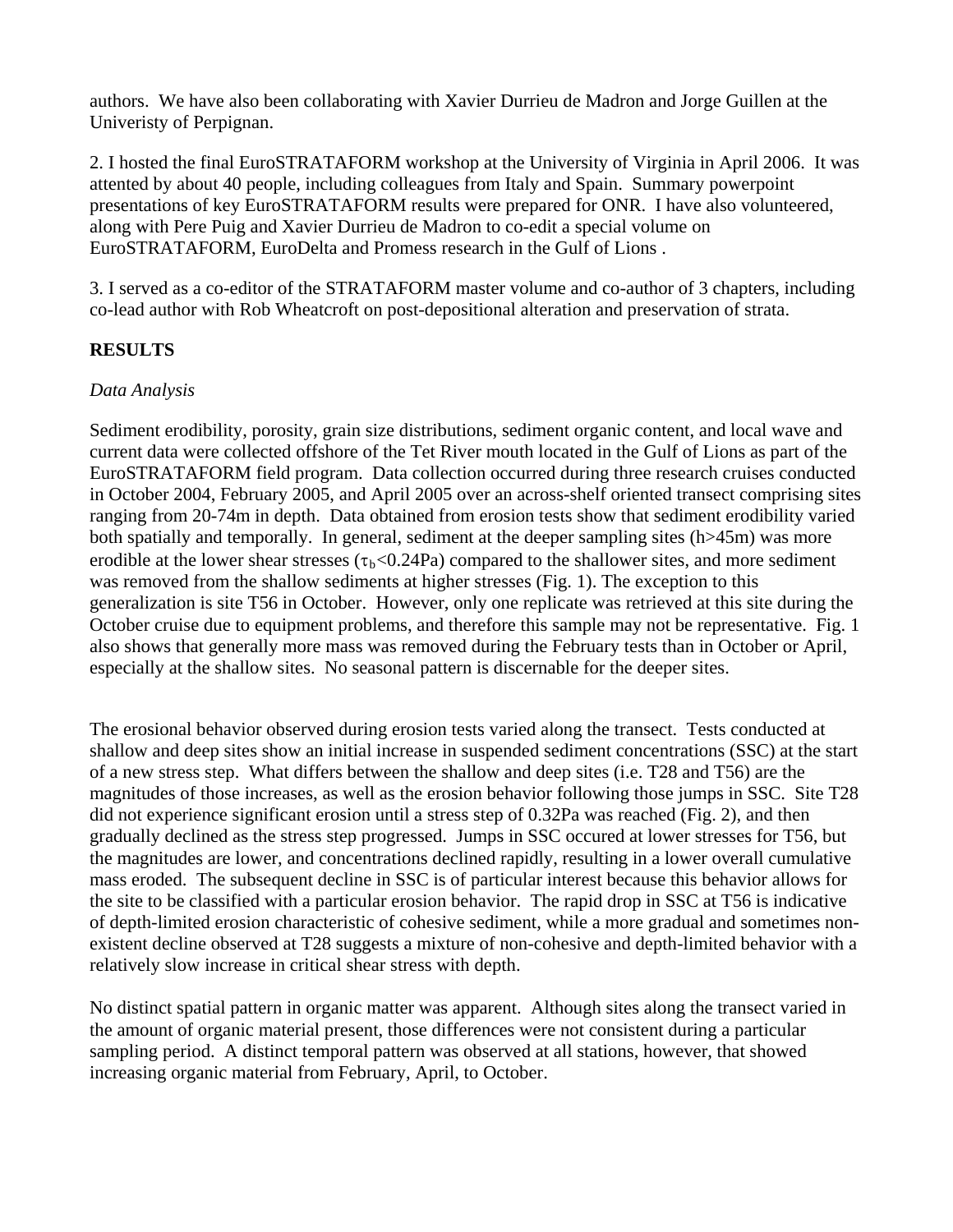

*Figure 1. Mean mass eroded from erosion tests across the sampling transect in October (top panel), February (middle), and April (bottom) at stresses of 0.16 Pa (left column) and 0.4 Pa (right column). Vertical bars represent the range of replicate measurements.* 



*Figure 2. Examples of cumulative mass eroded versus shear stress regressions for T28 (left panel) and T56 (right panel) obtained from erosion tests.*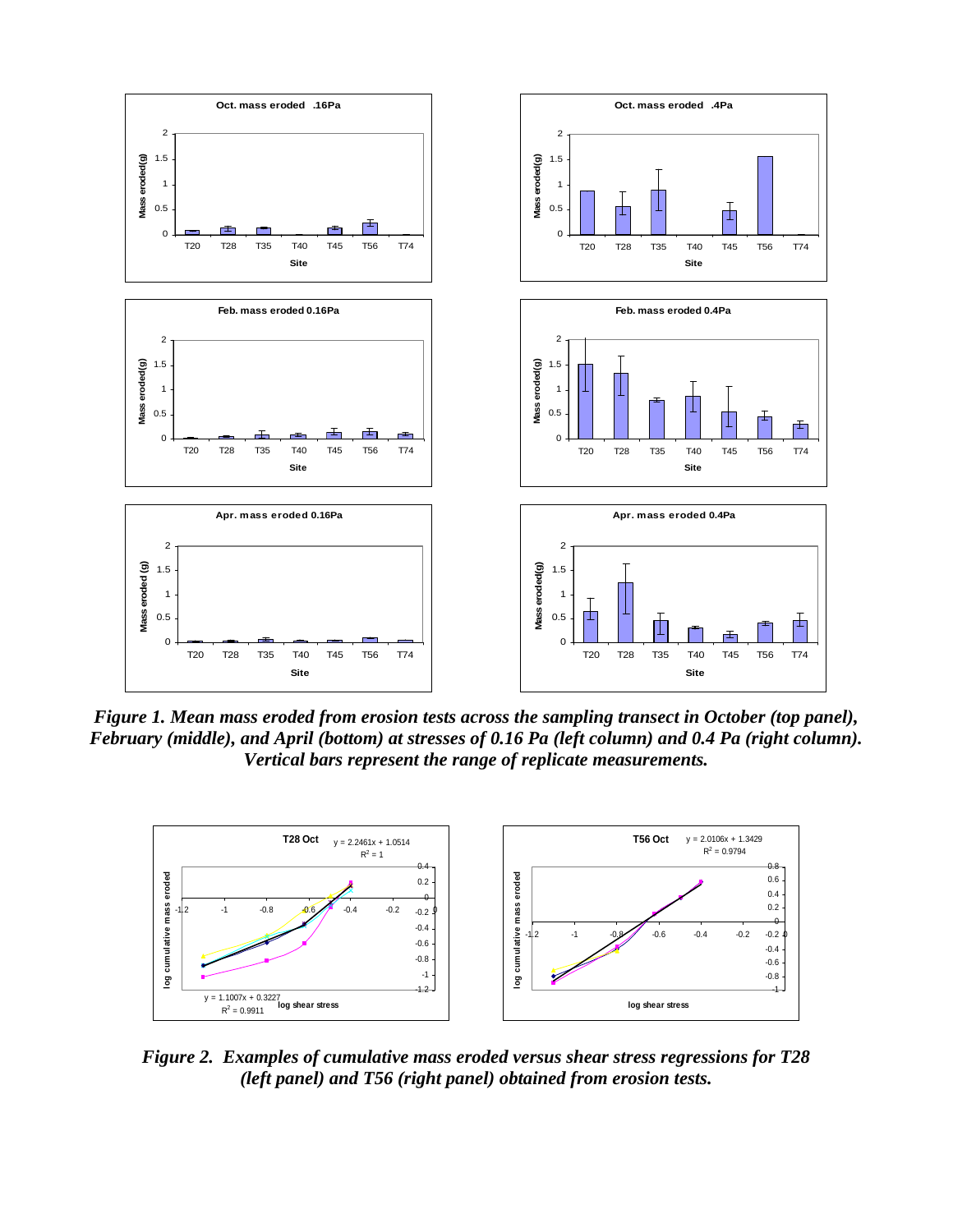#### *Modeling*

A 1-D shelf transport model was used to calculate suspended sediment concentrations at sites along the sampling transect, using the erosion measurements (as shown in Fig. 2) to specify the flux of sediment from the bed to the water column as a function of shear stress Model simulations run at site T28 were compared to SSC data derived from ADCP backscatter data collected by F. Bourrin and X. Durrieu de Madron. The results are presented in Fig. 3. During most of the study period (Oct 2004 – Mar 2005), currents velocities 2mab were stronger than wave orbital velocities, but significant resuspension was only observed during 2 periods of elevated waves. Wave-current shear velocities were similar for the two events (Fig. 3), though they differed in the respective contributions of waves and currents. Observed peak concentrations 2mab (from ADCP backscatter data) for both events were ~60 mg/L. Together, these suggest that similar erosion rates during the two events. The calculations shown in Fig. 3 used average erosion rates (average of Oct, Feb and Apr measurements). Resulting calculated concentrations are comparable to observed values during the first event and about a factor of two higher during the second event. The difference is largely attributable to higher currents present during the second event that allowed greater volumes of sediment to be mixed up out of the wave boundary layer into the current boundary layer. Calculated suspended sediment flux is much larger during the second event because of the larger currents and higher concentrations in the current boundary layer.



*Figure 3. Time series of currents (top), wave orbital velocity (2nd panel), current and total shear velocity (middle panel), calculated suspended sediment concentration 2mab (4th panel) and calculated sediment flux (bottom panel) for the 28-m Tet mooring site maintained by Durrieu de Madron for the period Oct 2004 – Apr 2005. The green \* indicate peak measured concentration.*